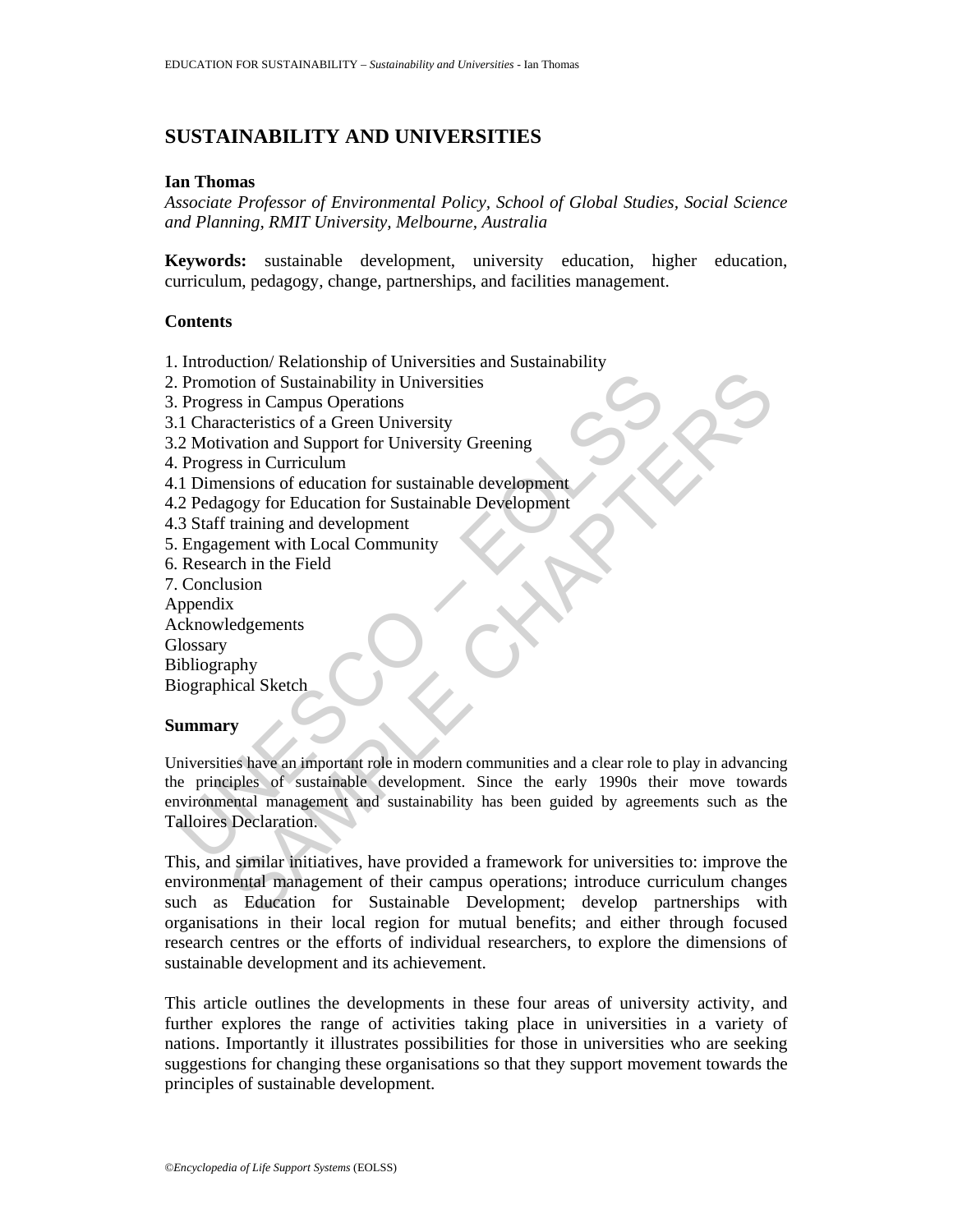#### **1. Introduction/Relationship of Universities and Sustainability**

A university is a collection of people brought together to take on a number of roles. While the Concise Oxford Dictionary defines a 'university' mainly in terms of instruction and examination of students, a Google search identifies a number of definitions. Generally they build on the following definitions:

- an institution of advanced learning that offers various taught and research programmes
- an institution of higher education, usually offering degree and higher level courses, while some universities also offer vocational education and training courses
- an establishment where a seat of higher learning is housed, including administrative and living quarters as well as facilities for research and teaching
- a large and diverse institution of higher learning created to educate for life and for a profession and to grant degrees

and living quarters as well as facilities for research and teaching<br>a large and diverse institution of higher learning created to educate<br>profession and to grant degrees<br>in important 'footnote' is that the word university An important 'footnote' is that the word university is derived from the Latin *universitas magistrorum et scholarium*, roughly meaning "community of masters and scholars." However, these people do not stay isolated from their neighboring communities, nor from the physical environment of which they are a part. Rather, they interact with the world by:

- educating students who go into professions and positions of power where, over the three or four decades of their careers, they make decisions that have substantial effects on the bio-physical environment and human communities
- research conducted by faculty (academic staff) which helps to inform their teaching contributes to human understanding of the world
- engagement with the local community (businesses, government and public groups) to provide examples of professional experiences for students and to contribute knowledge to parts of the community
- the operational elements of the university that support the other activities, including the provision of services like solid waste management, energy and water supply, purchasing of equipment and supplies, office activities

iving quarters as well as facilities for research and teaching<br>each diverse institution of higher learning created to educate for life and for<br>ession and to grant degrees<br>trant 'footnote' is that the word university is der Three stages have been identified in the historical evolution of universities. To begin, universities were gatherings of scholars who were primarily concerned with the authority and dogma of religion around the Middle Ages. The second stage saw the development of formal institutions to serve human progress at the time of the Renaissance and Scientific Revolution. Finally, during the Twentieth Century a stage has been developing where the previous goal of utility has begun to narrow to focus on commercial and vocational issues. Across this last period the activity of universities has expanded, not least in reaching many more students. Prior to the mid 1900s universities were relatively small establishments since the numbers of scholars and students were small. For example, Yale University's student body numbered around 200 in the year 1800, growing to some 2500 in 1900. For that reason, the effects of universities on their surrounding bio-physical environment generally could be considered minor. However, the Twentieth Century saw a growth in the number of universities and their size; Yale's student body was around 8500 in 1950 and 11000 in the year 2000. As a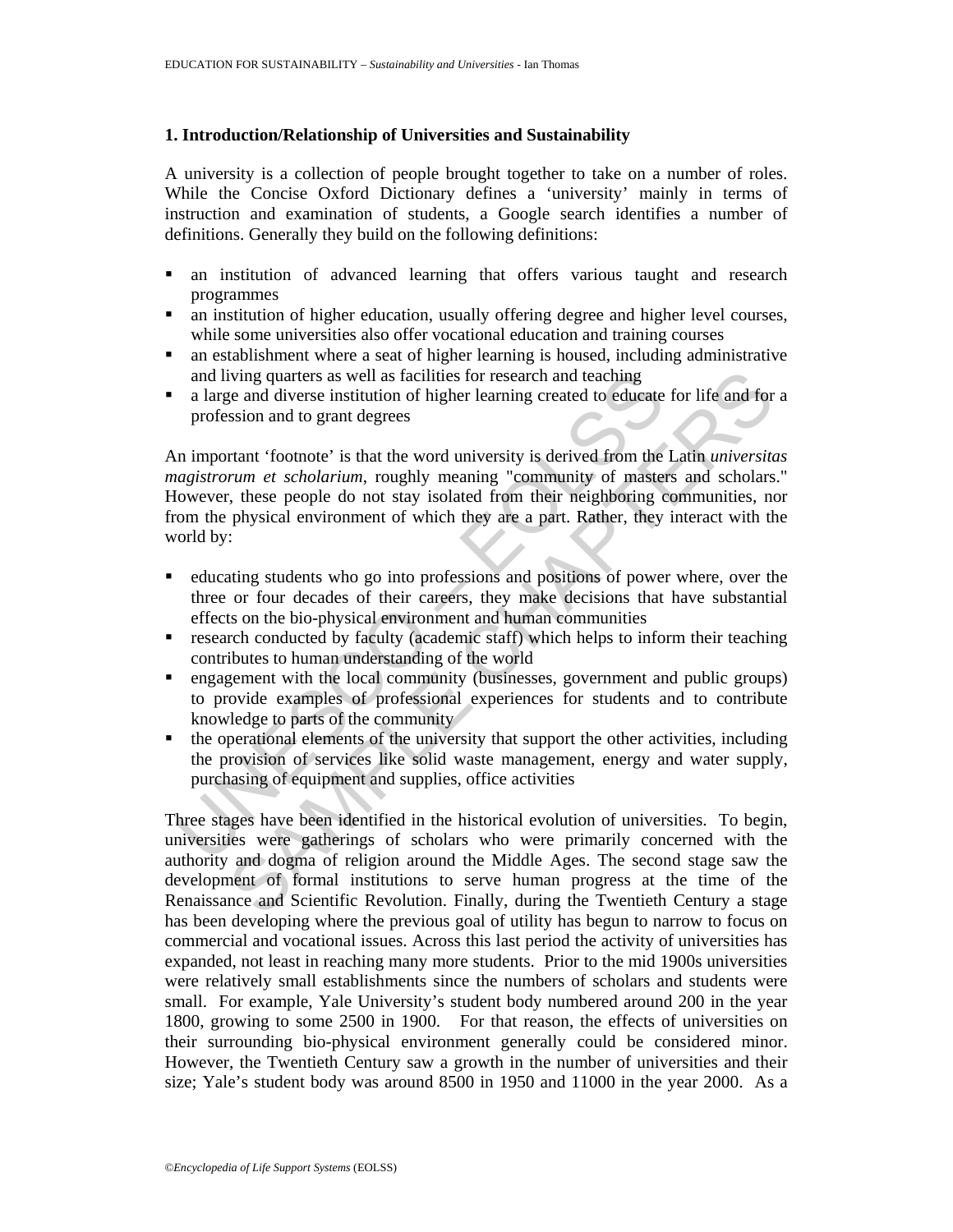result of this growth, there has been an increase in the probability of substantial direct and indirect impacts of modern universities on their surrounding communities and their environments.

In each of the four areas of activity noted above there is potential for universities to assess their impacts, and opportunities for them to demonstrate their engagement with the principles of Sustainable Development. Both of these points have been recognised by an initially small number of university leaders, and increasingly by other leaders and the international community. There are now substantial expectations that encourage universities to recognize and relate to the ways in which they impact their bio-physical and social environments.

The immediate following sections of this article will look at the development of these expectations. Then the article will provide a general overview of the responses by universities in relation to campus operations, curriculum, community engagement, and research. The intent is not to present a comprehensive overview of all international activity, but to outline the general issues associated with university activities related to sustainability and provide some illustrative examples.

## **2. Promotion of Sustainability in Universities**

the immediate following sections of this article will look at the devery<br>exectations. Then the article will provide a general overview of priversities in relation to campus operations, curriculum, community<br>inversities the nediate following sections of this article will look at the development of thes<br>ons. Then the article will provide a general overview of the responses<br>being in relation to campus operations, curriculum, community engagemen The idea that the university is a missing link in global sustainability is a sentiment that many have echoed. Since the early 1990s, numerous calls have been made for universities to adopt sustainability as a core guiding principle. Internationally, through conferences, publications and declarations, there have been increasing moves towards the inclusion of understanding about environmental issues and sustainability in higher education. Recognition of the role of Education for Sustainable Development (ESD) was given prominence at the United Nations Conference on Environment and Development in Rio de Janeiro in 1992, with the inclusion of Chapter 36 "Promoting Education, Public Awareness and Training", in Agenda 21. Of relevance to universities in this chapter was the following:

Countries should:

- Set up training programmes for school and university graduates to help them achieve sustainable livelihoods.
- Encourage all sectors of society, including industry, universities, governments, nongovernmental organizations and community organizations, to train people in environmental management…

In 2002 the World Summit on Sustainable Development in Johannesburg reconfirmed and promoted the need to reorientate the role of education within the sustainability agenda. Most recently the declaration by UNESCO in 2002 of a United Nations Decade of Education for Sustainable Development starting in 2005 has repositioned the significant contributions of education to sustainability by saying:

Education for Sustainable Development is an emerging but dynamic concept that encompasses a new vision of education that seeks to empower people of all ages to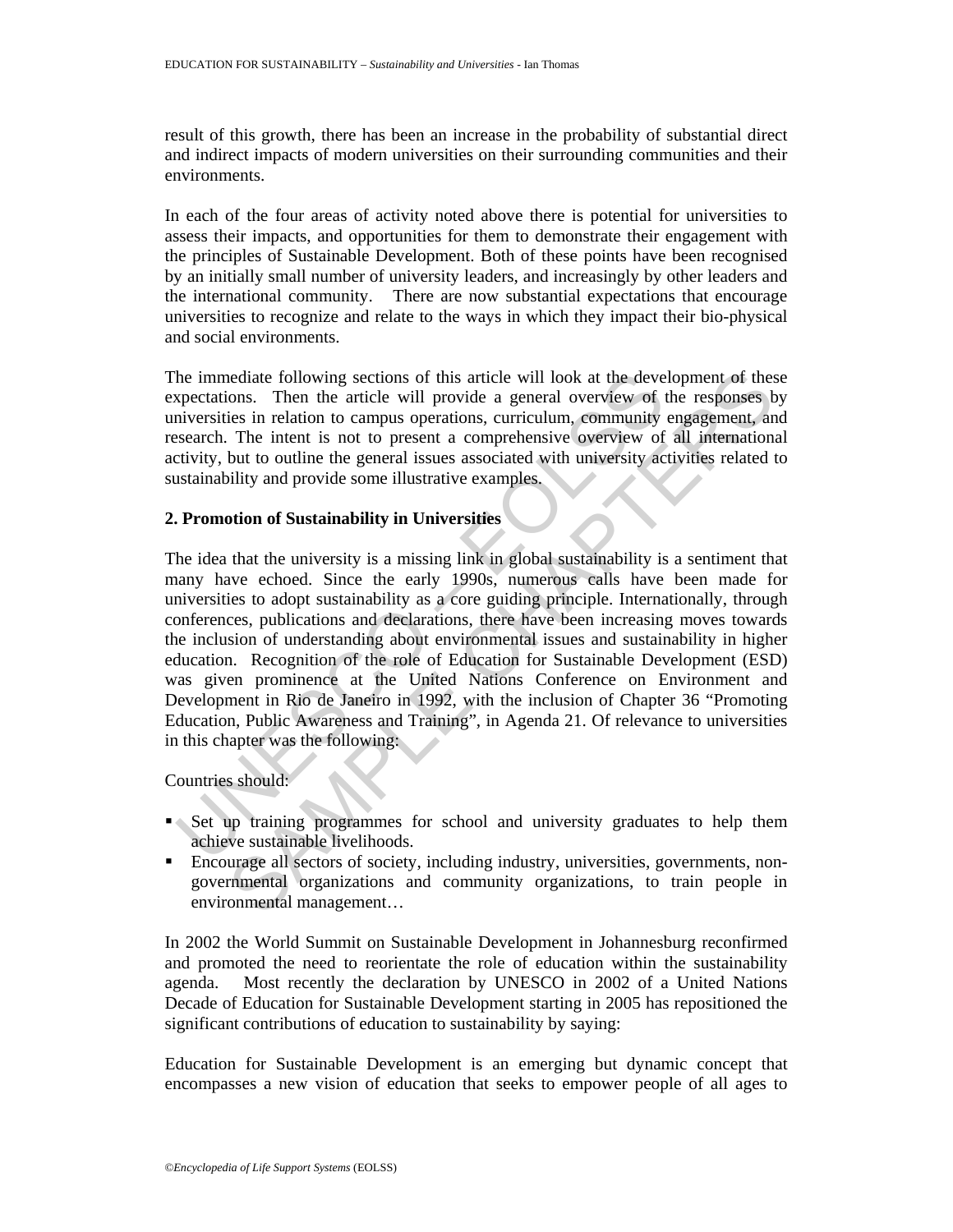assume responsibility for creating a sustainable future.

As a consequence of this and other UN conferences, and to stimulate action, the UN has launched the Decade of Education for Sustainable Development (2005-2014). It has been said that this act will stimulate efforts by educators, practitioners and policy makers to partner and make sustainable development a global educational focus. It follows that the role of Education for Sustainable Development, as outlined by UNESCO, is to have all educators include sustainable development concerns and goals in their own curriculum. Some national governments have expressed similar interest. For example the 2005 United Kingdom's Sustainable Development Strategy identified the need to make "sustainability literacy" a core competency for professional graduates.

University staff and students have complimented these directions with the development of several other initiatives, including:

- Talloires Declaration of University Leaders for a Sustainable Future, October 1990 (see Appendix 1 for the Declaration);
- Halifax Action Plan for Universities in "Creating a Common Future", December 1991;
- Copernicus University Charter for Sustainable Development of the Conference of European Rectors, Autumn 1993 (see Appendix 2 for the Charter);
- Kyoto Declaration of the International Association of Universities, November 1993;
- Student Charter for a Sustainable Future of the student unions of the United Kingdom, July 1995.

Inversity staff and students have complimented these directions with<br>f several other initiatives, including:<br>Talloires Declaration of University Leaders for a Sustainable Futu<br>(see Appendix 1 for the Declaration);<br>Halifax In students have complimented these directions with the development<br>of the distributions, including:<br>
ires Declaration of University Leaders for a Sustainable Future, October 199<br>
Appendix 1 for the Declaration):<br>
iax Acti The Talloires Declaration is frequently referred to, and was an initiative of a group of university leaders and has international recognition by being signed (as of 2006) by over 320 institutions from 47 countries across five continents. Importantly the institutions that sign this declaration commit themselves to operational activities and curriculum initiatives that lead to sustainable development. More recently the Earth Charter, developed as a consequence of the 1992 UNCED activities in Rio de Janeiro, has provided direction and details for universities to build the principles of sustainable development into their activities. It has also been noted that specific trends are related to these initiatives, most especially the moral obligation for universities to become sustainable, and the need for development of environmentally literate staff, academics and students.

The intent of these agreements has generally been fairly broad. Therefore, in order to give more specific support and direction to universities, guideline documents have also been produced. Early examples of these were those developed for 'polytechnics' in the United Kingdom. The general principles underlying these agreements and documents have also been translated into the contexts of individual institutions. For example, Tufts University, a signer of the Talloires Declaration, was among the first of the universities to prepare an environmental policy. While this policy has a strong focus on the operations of the university (see Appendix 3), it generated interest in the extent to which students were literate in environmental matters. As a consequence the Tufts Environmental Literacy Institute was established to provide faculty with the professional development needed to help them teach about environmental issues within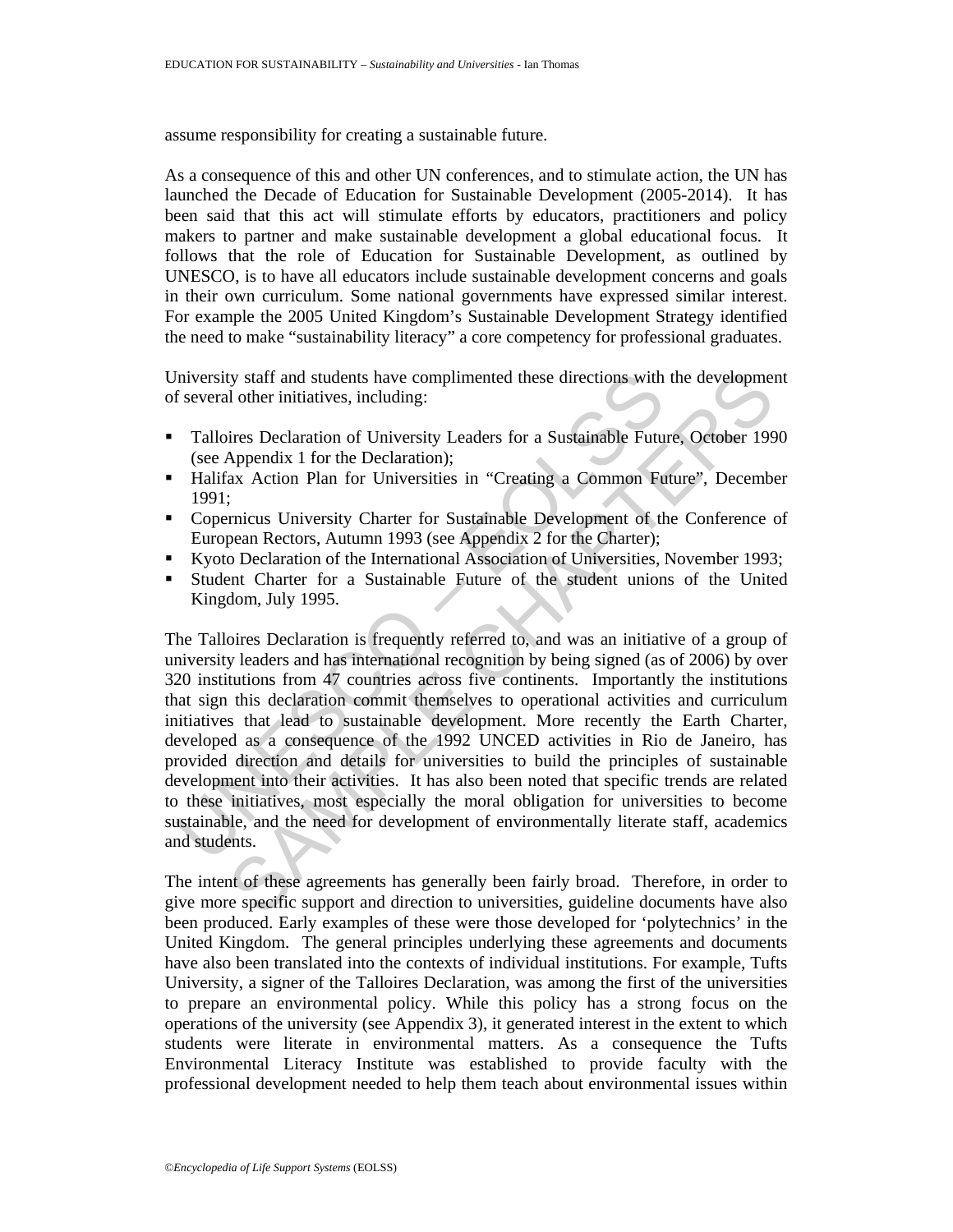their subjects and disciplines. Subsequently many other universities have developed such policies.

To support these initiatives, partnerships of organisations have formed to act as a focus for expanding the efforts of the pioneering groups. Through these partnerships and networks resources have been assembled to assist other institutions develop their own policies and activities to support the Decade for Education for Sustainable Development. Appendix 4 in this article provides a summary of some key networks, while Appendix 5 illustrates the range of resources available, using the example of the University Leaders for a Sustainable Future.

In summary, there are many sources of encouragement and support for universities to become involved in sustainability. Increasingly the international community and a range of governments are saying that universities should be teaching students about sustainability, and operating in a sustainable manner. To assist them there is a growing range of networks and resources, and a wealth of experience that can be accessed. The next section of this article will explore some of the ways in which university efforts have developed in the four areas of sustainability - environment, society, economy and culture.

### **3. Progress in Campus Operations**

ecome involved in sustainability. Increasingly the international comm<br>
f governments are saying that universities should be teaching<br>
sustainability, and operating in a sustainable manner. To assist them th<br>
mage of networ movived in sustainability. Increasingly the international community and a rangments are saying that universities should be teaching students aboutility, and operating in a sustainable manner. To assist them there is a grow The implementation of environmental sustainability on campuses was initially referred to as "greening the campus." The activities covered generally included: facilities management; staff office practices; financial management; procurement; human resource management; public relations; information technology management; and internal management and decision making processes. However, most attention has been given to procurement/purchasing and facilities management, where the focus is on the management of resource use (energy, water, paper), emission of pollution (solid waste, water and air discharges), and maintenance of biodiversity (management of open space, waterways).

## **3.1 Characteristics of a Green University**

Discussion of sustainability in university operations has mainly focused on environmental management of the campuses, to establish a "green campus" or university. Green universities actively attempt to minimise their impact on the environment through a series of policy decisions, implementation strategies and cultural change programs. Among other things, a green university:

- seeks to minimise its consumption of resources by putting in place measures to conserve water, energy and paper, etc;
- cuts waste output through a process of reducing consumption and reusing materials via recycling where possible;
- makes purchasing decisions based on knowledge of the environmental and social impacts of the product, e.g. paper manufactured from sustainably managed forests;
- encourages environmentally preferred transport options such as car pooling, bicycle facilities, public transport facilities and staff incentives to discourage car based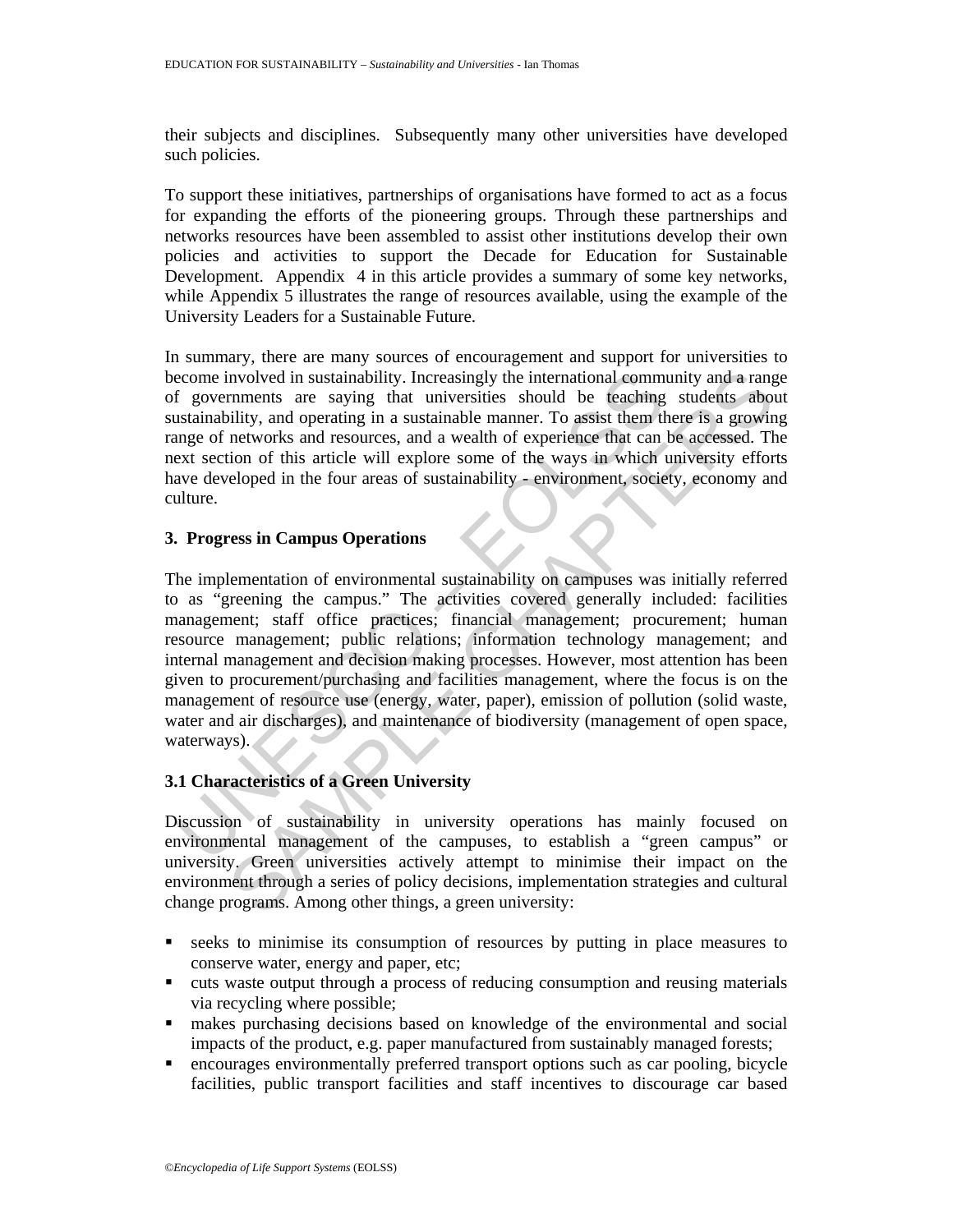travel;

- engages staff and students and supports them to continually improve environmental practices and reduce their negative environmental impacts;
- ensures that any maintenance and construction is carried out to minimise environmental impacts and constantly improves the environmental performance of the university facilities; and
- makes decisions about financial investments and research with consideration given to the social and environmental implications of those decisions.

There are many factors that make a university green in terms of operations. The examples given above are by no means an exhaustive list.

### **3.2 Motivation and Support for University Greening**

There are a number of factors that influence the adoption of sustainability principles and each university is driven by its own specific factors. Experience has shown that many campus greening programs arise as a result of lobbying from staff and students. For example at Australian National University the Vice-chancellor established a formal committee to develop an environmental policy for the university in 1996. The primary catalyst behind this decision was lobbying by undergraduate students and academic staff.

2 **Motivation and Support for University Greening**<br>
there are a number of factors that influence the adoption of sustainabil<br>
there are a number of factors that influence the adoption of sustainabil<br>
cach university is dr vation and Support for University Greening<br>
e a number of factors that influence the adoption of sustainability principles an<br>
versity is driven by its own specific factors. Experience has shown that many<br>
ergreening progr The greening of university operations has been underway in various forms for many years. However, following the Earth Summit in 1992 in Rio de Janeiro activities noticeably increased, along with the wider community's growing understanding of environmental issues. Within this context, the greening of the university has been discussed by a range of authors. Their reports provide illustrations of the mechanisms for introducing change, and insight into the techniques that have been effective at specific institutions. From these experiences suggestions and models have been developed to guide others. For instance, the barriers that hinder change in the university have been examined extensively, and numerous suggestions for overcoming these barriers have been presented.

Often similar barriers are found at several institutions, so the opportunity to learn from the experiences of others is important. As a consequence individuals involved in greening campus operations have frequently shared information and experiences. The books *Greening the Ivory Tower* by S. H. Creighton and *Planet U* by M. M'Gonigle and J. Starke are examples of the documentation that provides many examples of programs and activities for campus greening. Since the mid 1990s several networks have also been formed to provide information and support. These include the Campus Consortium for Environmental Excellence, the National Wildlife Federation's Campus Ecology Program, and Sustainable Campuses. An example of a network developed specifically to design and to share information among staff in roles related to campus greening was the Australian University Environmental Managers Network (AUEMN), established in 1995 using a website and email network. Unfortunately this initiative lost momentum and the network disbanded, but was subsequently reinvigorated in 2001 by a new generation of staff employed in campus greening across Australia. The new network, due to the larger critical mass of nation wide staff, has since held three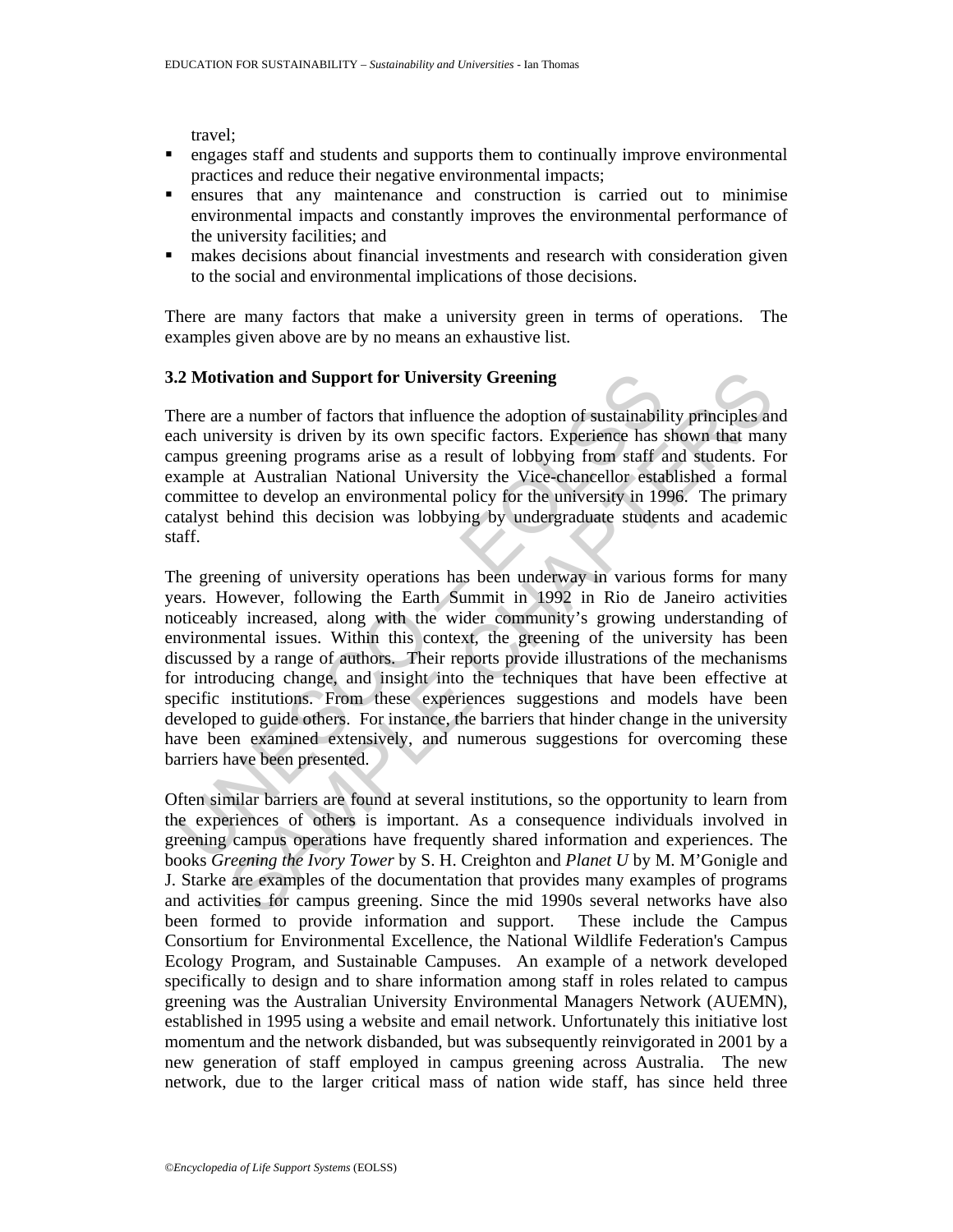successful conferences and continues to maintain a dialogue through an email discussion group. To include green initiatives in Technical and Further Education in addition to Higher Education the network is now known as the ACTS Network or Australasian Campuses Toward Sustainability. Annual conferences are held and a contemporary interactive website has been developed to provide a forum for people who are interested in campus greening to share experiences and to discuss common issues.

Through assessments of campus projects and discussions at conferences, several factors (below) have been identified as being important contributors to the implementation of plans for a sustainable campus. These can be identified in the case studies that are provided in Appendices 6, 7 and 8, where these examples of campus greening activities serve to illustrate points of similarity, and subtle differences.

### **3.2.1 Staff Dedicated to Greening**

2.1 Staff Dedicated to Greening<br>
he number of staff employed in campus greening has significantly in<br>
reation of AUEMN in 1995. If nothing else, the increased number sh<br>
least an in-principle agreement by universities tha **If Dedicated to Greening**<br>
there of staff employed in campus greening has significantly increased since the of AUEMN in 1995. If nothing else, the increased number shows that there in in-principle agreement by universitie The number of staff employed in campus greening has significantly increased since the creation of AUEMN in 1995. If nothing else, the increased number shows that there is at least an in-principle agreement by universities that institutions need to improve the environmental performance of their operations. An unpublished survey conducted by M. Nolan in 2002 found that most Australian universities employed one or more staff dedicated to the greening of campuses. The location of these positions within the university structure varies, however the majority sit within the facilities management area or the occupational health, safety and environment departments. Usually they have the title of Environmental Officer/Manager, and more recently, Sustainability Officer/Coordinator.

### **3.2.2 Committees**

The need for senior staff of an organisation to be guiding environmental management is a common theme of those who promote change. However, it has been found that of 10 Australian universities surveyed for their environmental initiatives, six had formally established environmental management committees, while four had no committee structure. A common feature of the case studies in Appendices 6, 7 and 8 is the role of committees.

## **3.2.3 Environment policies**

In an unpublished survey of Australian universities in 2001, 55% had specific environment policies. This moderate percentage indicated that interest in environmental management generally was not a top issue for the institutions surveyed. However, the indication is that internationally there has been a growing interest in sustainability and many more universities have developed environmental or sustainable development policies since the Australian survey.

### **3.2.4 Funding Allocation**

Allocation of funding for environmental programs varies significantly across Australian universities. There is also significant variation in the method that funding is allocated.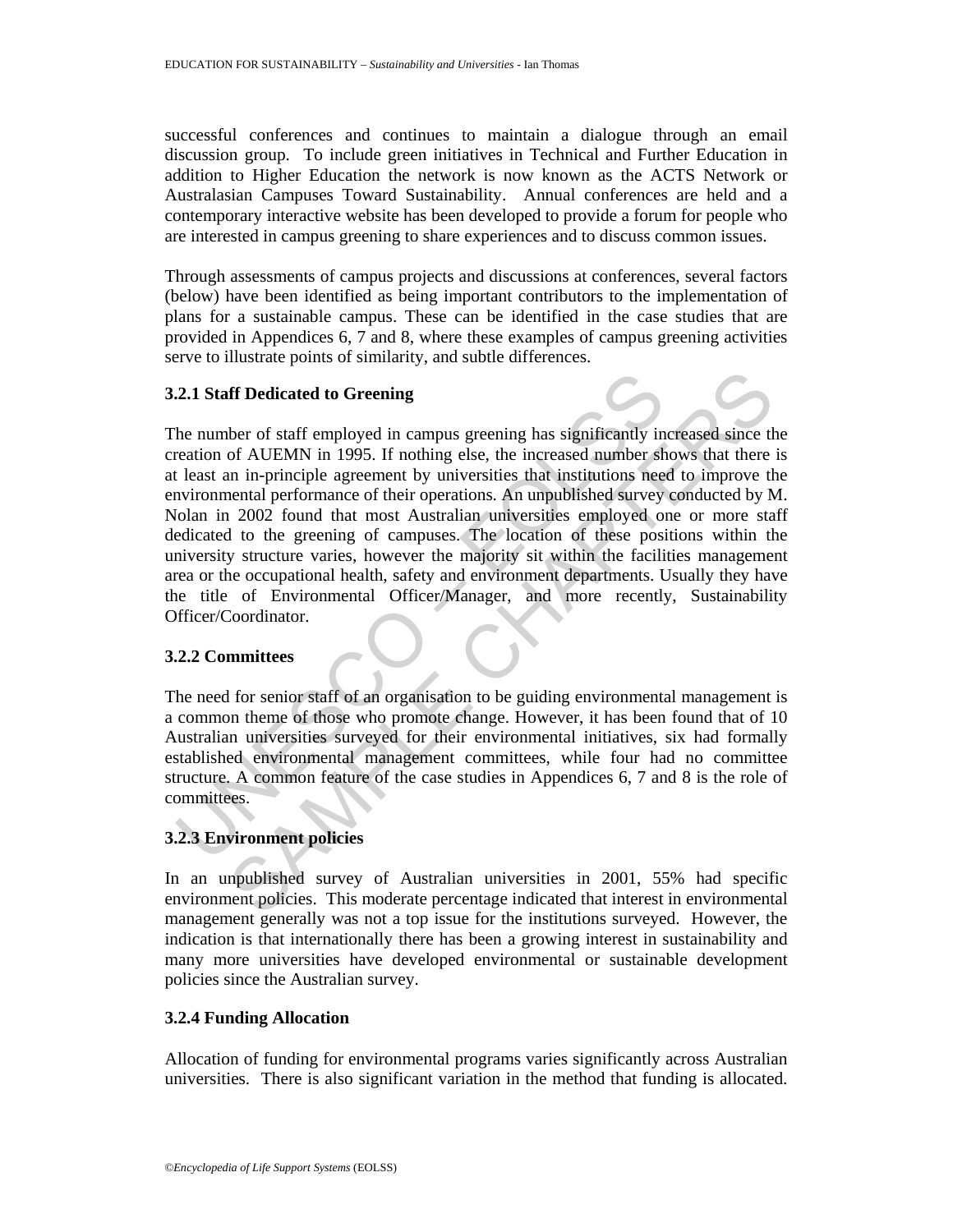It has been found that only a small percentage of Australian universities had a specific budget line used to further the goals of the university's environmental plans. An exception is the Australian National University that dedicated \$A2 million over ten years to fund specific initiatives identified within its environmental plan. This ensured that initiatives identified within the plan would be implemented and that members of the environmental committee and peripheral environmental groups were motivated.

-

- -

# TO ACCESS ALL THE **36 PAGES** OF THIS CHAPTER, Visit: http://www.eolss.net/Eolss-sampleAllChapter.aspx

#### **Bibliography**

Alabaster, T. and Blair, D. (1996) Greening the University, in Huckle, J. and Sterling, S. (eds) *Education for Sustainability*, London: Earthscan, 86-104**.** [The chapter identifies the pressures for universities to embrace sustainability and identifies some key processes for change.]

TO ACCESS ALL THE 36 PAGES OF THIS CHA<br>Visit: http://www.colss.net/Eolss-sampleAllChapter<br>bibiography<br>tlabaster, T. and Blair, D. (1996) Greening the University, in Huckle, J. and Sterling<br>r Sustainability, London: Earthsc TO ACCESS ALL THE 36 PAGES OF THIS CHAPTER,<br>Visit: http://www.eolss.net/Folss-sampleAllChapter.aspx<br>Mr. and Blair, D. (1996) Greening the University, in Huckle, J. and Sterling, S. (eds) *Education*<br>intuiting, Lodon: Earth Barnes, N.J. and Phillips, P.S. (2000) Higher education partnerships Creating new value in the environment sector, *International Journal of Sustainability in Higher Education*, Vol.1, Issue 2. Available ProQuest Information and Learning Company. [The article reports on the benefits of universities developing partnerships with local communities and organisations, and comments on some instances to illustrate the range of possibilities.]

Carpenter, D. and Meehan, B. (2002) Mainstreaming environmental management: Case studies from Australasian Universities. *International Journal of Sustainability in Higher Education*, Volume 3, Issue 1, 19-37. Available ProQuest Information and Learning Company.. [The article discusses the need for universities to manage their environmental impacts and reports the results of a survey of Australian universities to illustrate the extent to which environmental management has been undertaken.]

Creighton, S.H. (1998) *Greening the Ivory Tower: Improving the Environmental Track Record of Universities, Colleges, and Other Institutions*, Cambridge: MIT Press. [Through several chapters the author provides reasons for universities to take responsibility for management of their environmental impacts, and provides examples in the areas of buildings and grounds, purchasing, dining facilities, offices and classrooms, laboratories, and student activities.]

Fien, J. (2002) Advancing sustainability in higher education: Issues and opportunities for research. *Higher Education Policy*, 15, 143-152. (The author discusses the opportunities for research related to sustainability and reviews the limited available information related to how researchers have interpreted sustainability.)

Fien, J., Guevara, R., Lang, J., and Malone, J (2004) Australian country report UNESCO-NIER Regional seminar on policy, research and capacity building for education innovation for sustainable development *ESCO Australian National Commission .Education for sustainable development*, Tokyo, Japan. [This report provides an overview of the status of education for sustainable development across Australia, principally in schools.]

Holdsworth, S., Bekessy, S., Hayles, C., Mnguni, P. and Thomas, I. (2006) Beyond Leather Patches Project for Sustainability Education at RMIT, in Filho, W.L. and Carpenter, D. (eds), *University Sustainability in the Australasian University Context*. Frankfurt: Peter Lang Scientific Publishers. [The chapter provides an overview of the contexts for education for sustainability, comments on its status in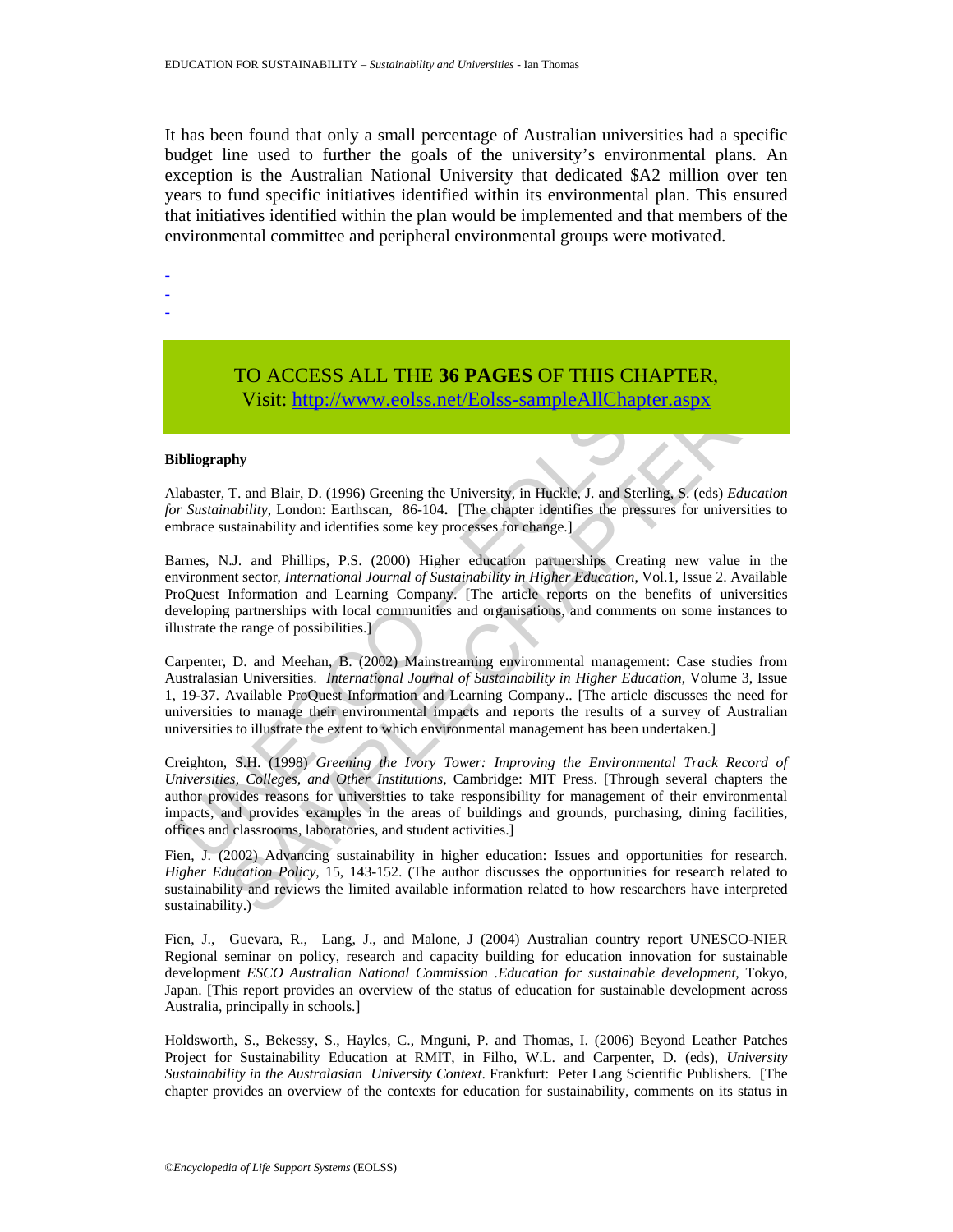Australian universities, and reports the approach of a project to introduce it into the teaching of diverse disciplines.]

International Institute for Sustainable Development (2006) *Sustainable Campus Policy Bank*, accessed August, 2006, http://www.iisd.org/educate/policybank.asp [This web site represents a data base of a sample of environmental and sustainability policies from universities internationally.]

Kellett, C.E. and Goldstein, A.E. (1999) Transformation in the University and the community: The benefits and barriers of collaboration, *Journal of Family and Consumer Sciences*, Vol.91, Issue 2, 31-35. Available ProQuest Information and Learning Company. [The authors discuss characteristics of a campus culture that are necessary to develop and sustain significant university-community partnerships, describe some benefits and barriers of collaboration, and present a model for the process of collaboration.]

M'Gonigle, M. and Starke, J. (2006) *Planet U: Sustaining the World, Reinventing the University.* Gabriola Island (BC): New Society Publishers. [In the context of the history of universities, as discussed by Ford (in *Beyond the Modern University: Towards a Constructive Post-Modern University, 2002)*, the authors review the history of environmental issues at the University of Victoria and present a range of examples and strategies for changing university practices.]

Noonan, D. and Thomas, I. (2004) Greening Universities in Australia: Progress and Possibilities. *Australian Journal of Environmental Education*, Vol. 20 (2), 67-80. [The authors discuss the opportunities for sustainability to be incorporated into university operations and curricula, and provide examples from Australian universities.]

Sterling, S. (1996) Education in Change, in Huckle, J. and Sterling, S. (eds), *Education for Sustainability*, London: Earthscan, 18-39. [The chapter outlines the philosophical background to education for sustainable development, outlines its characteristics, and presents the case for strong ESD by providing illustrations of several educational constituents.]

Sterling, S. (2001) *Sustainable Education: Re-visioning Learning and Change*, Foxhole, Devon: Schumacher Briefing No. 6/Green Books. [In this short book the author presents the case for re-thinking education to better incorporate the principles of sustainable development, and includes a plan for how this may be achieved.]

Unique, w.r. and Status (3.1. (2001) *runei C.* Sussuming the worter.<br>
abriola Island (BC): New Society Publishers. [In the context of the history of university Ford (in *Beyond the Modern University: Towards a Constructiv* by. At and States J. (2006) Prame V. Statemany are word, Remembrug ine towerstiles, as discusses and AGC): New Society Publishers. [In the context of the history of universities, as discusses and  $B_0$ context  $B_0$  and  $B$ Sterling, S. (2004a) Higher Education, Sustainability, and the Role of Systemic Learning, in Corcoran, P.B. and Wals, A.E.J. (eds) *Higher Education and the Challenge of Sustainability: Problematics, Promise, and Practice*, Dordrecht: Kluwer Academic Publishers, 47-70. [This chapter discusses the range of ways that universities may adopt education for sustainable development and identifies the transformative change required for EDS to be a 'seamless' element.]

Sterling, S. (2004b) An Analysis of the Development of Sustainability Education Internationally: Evolution, Interpretation and Transformative Potential, in Blewitt, J. and Cullingford, C. (eds) *The Sustainability Curriculum: The Challenge for Higher Education*, London: Earthscan, 43-62. [This chapter explores the pegogogy associated with education for sustainable development in universities.]

Thomas, I (2004) Sustainability in tertiary curricula: what is stopping it happening?, *International Journal of Sustainability in Higher Education,* Vol. 5, No. 1, 33-47. Available ProQuest Information and Learning Company. [The author reviews the contexts for education for sustainable development and its state in Australian universities before discussing the characteristics of universities that inhibit its adoption.]

Tilbury, D. (2004) Environmental Education for Sustainability: A Force for Change in Higher Education, in Corcoran, P.B. and Arjen, E.J. (eds) *Higher Education and the Challenge of Sustainability: Problematics, Promise, and Practice*, Dordrecht: Kluwer Academic Publishers, 97-112**. [**In this chapter the author considers the role of education for sustainable development in universities and outlines the pedagogical issues that need to be considered.]